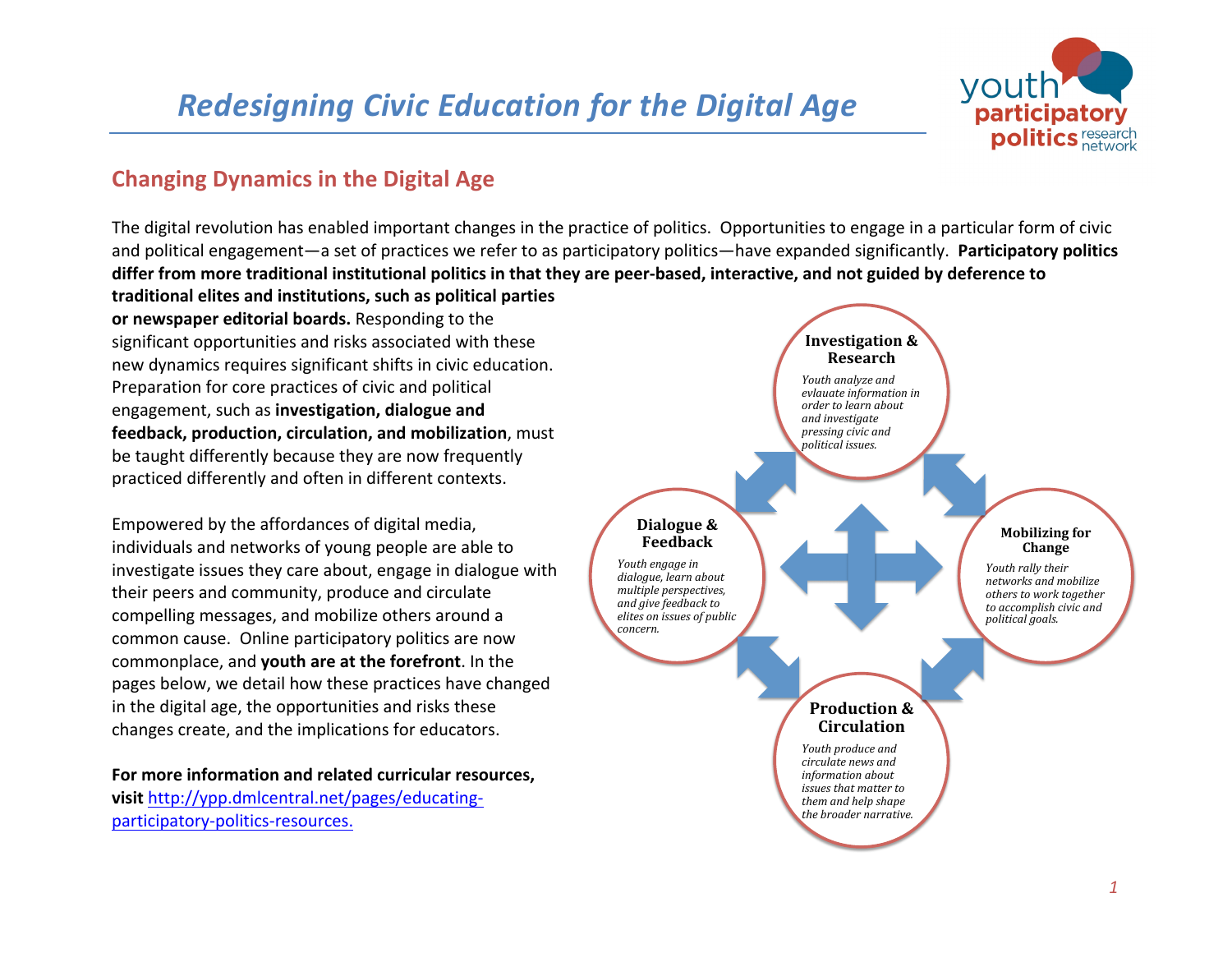# **Core Practices for Educating for Participatory Politics**

## **Investigation & Research:**

| <b>Common Historical</b>                                                                                                                                                                                                                                                           | <b>Expanded Practices in</b>                                                                                                                                                                                                                                                                                        | <b>New Opportunities for</b>                                                                                                                                                                     | <b>Potential Risks</b>                                                                                                                                                                                                                                                                                           | <b>Implications for</b>                                                                                                                                                                                                                                                                                                                         |
|------------------------------------------------------------------------------------------------------------------------------------------------------------------------------------------------------------------------------------------------------------------------------------|---------------------------------------------------------------------------------------------------------------------------------------------------------------------------------------------------------------------------------------------------------------------------------------------------------------------|--------------------------------------------------------------------------------------------------------------------------------------------------------------------------------------------------|------------------------------------------------------------------------------------------------------------------------------------------------------------------------------------------------------------------------------------------------------------------------------------------------------------------|-------------------------------------------------------------------------------------------------------------------------------------------------------------------------------------------------------------------------------------------------------------------------------------------------------------------------------------------------|
| <b>Practices</b>                                                                                                                                                                                                                                                                   | the Digital Age                                                                                                                                                                                                                                                                                                     | Youth                                                                                                                                                                                            |                                                                                                                                                                                                                                                                                                                  | <b>Educators</b>                                                                                                                                                                                                                                                                                                                                |
| Broadcast media and<br>newspapers were the<br>main outlets for news<br>on civic and political<br>issues.<br>Research happened<br>through trusted<br>sources such as<br>encyclopedias.<br>Information was<br>highly vetted by<br>elites, gatekeepers,<br>and major<br>institutions. | $\cdot$ The Internet makes<br>access to a wide<br>range of information<br>easier.<br>News and<br>information is<br>accessible through<br>participatory<br>channels, such as<br>Facebook and<br>Twitter.<br>Crowd-sourced<br>information can be<br>shared and co-<br>created through<br>platforms like<br>Wikipedia. | Youth can easily tap a<br>wider range of<br>information, forms of<br>data, and view<br>points.<br>Research can be<br>undertaken and<br>shared independent<br>of institutions and<br>gatekeepers. | There is increased<br>access to<br>misinformation and<br>information that is<br>not sufficiently<br>vetted.<br>Filter bubbles <sup>1</sup> and<br>echo chambers <sup>2</sup><br>result in greater<br>exposure to like-<br>minded people and<br>information and less<br>exposure to<br>divergent<br>perspectives. | Support youth to<br>engage in:<br>Effective search and<br>credibility analysis<br>$\cdot$ High quality<br>investigation<br>through multiple<br>sources using digital<br>tools and platforms<br>$\cdot$ Tapping social<br>networks to forage<br>for information<br>Participatory action<br>research<br>Information framing<br>and story creation |

<sup>&</sup>lt;sup>1</sup> Pariser, E. (2012). *The filter bubble: How the new personalized web is changing what we read and how we think, Reprint edition. New York, NY: Penguin Books.<br><sup>2</sup> Sunstein, C. R. (2007). <i>Republic.com 2.0*. Princeton, N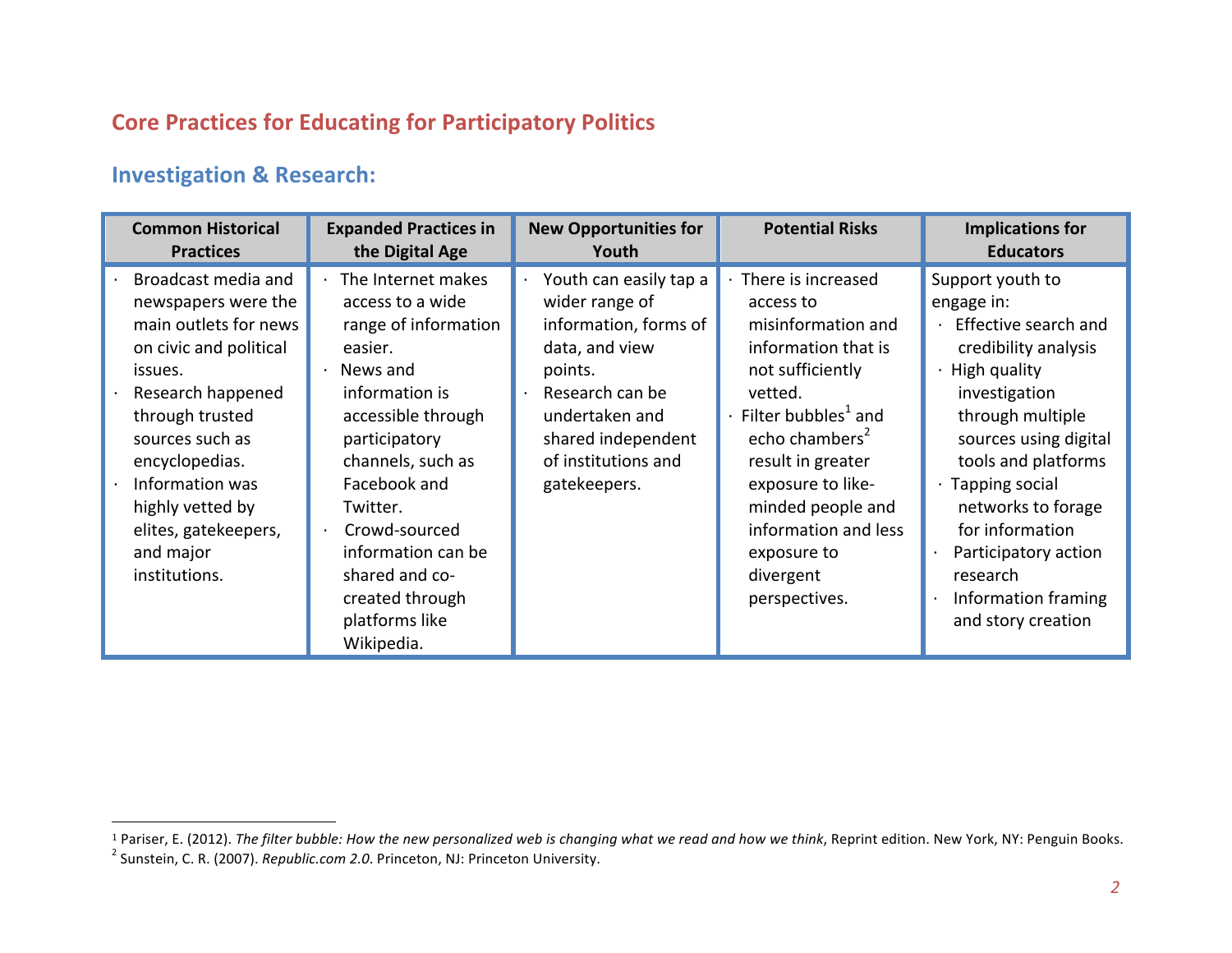# **Dialogue and Feeback:**

| <b>Common Historical</b>                                                                                                                                                                                                                                                                                                                                                                                                                                                                   | <b>Expanded Practices in</b>                                                                                                                                                                                                                                                                                                                                                                     | <b>New Opportunities for</b>                                                                                                                                                                                                                                            | <b>Potential Risks</b>                                                                                                                                                                                                                                                                                                                                                                                                                                                                                 | <b>Implications for</b>                                                                                                                                                                                                                                                                                                                                                                                                                                                                                                 |
|--------------------------------------------------------------------------------------------------------------------------------------------------------------------------------------------------------------------------------------------------------------------------------------------------------------------------------------------------------------------------------------------------------------------------------------------------------------------------------------------|--------------------------------------------------------------------------------------------------------------------------------------------------------------------------------------------------------------------------------------------------------------------------------------------------------------------------------------------------------------------------------------------------|-------------------------------------------------------------------------------------------------------------------------------------------------------------------------------------------------------------------------------------------------------------------------|--------------------------------------------------------------------------------------------------------------------------------------------------------------------------------------------------------------------------------------------------------------------------------------------------------------------------------------------------------------------------------------------------------------------------------------------------------------------------------------------------------|-------------------------------------------------------------------------------------------------------------------------------------------------------------------------------------------------------------------------------------------------------------------------------------------------------------------------------------------------------------------------------------------------------------------------------------------------------------------------------------------------------------------------|
| <b>Practices</b>                                                                                                                                                                                                                                                                                                                                                                                                                                                                           | the Digital Age                                                                                                                                                                                                                                                                                                                                                                                  | Youth                                                                                                                                                                                                                                                                   |                                                                                                                                                                                                                                                                                                                                                                                                                                                                                                        | <b>Educators</b>                                                                                                                                                                                                                                                                                                                                                                                                                                                                                                        |
| For youth, dialogue<br>about social issues<br>occurred either in<br>private circles with<br>family and friends or<br>with peers in school.<br>Structured forums for<br>dialogue and<br>feedback primarily<br>happened at<br>specified times and<br>locations, such as a<br>town hall or school<br>board meetings.<br>Many opportunities<br>for feedback-such<br>as voting, calling<br>one's representative,<br>or writing a letter to<br>the editor-were<br>structured by<br>institutions. | There are increased<br>opportunities for<br>feedback in online<br>forums, such as<br>commenting on news<br>websites, creating<br>online petitions, and<br>generating viral<br>campaigns intended<br>to pressure a<br>representative.<br>Dialogue about<br>social issues can<br>occur with a broader<br>range of people in<br>online spaces, such<br>as Facebook,<br>Twitter, chat rooms,<br>etc. | Youth have<br>increased<br>opportunities to<br>engage in dialogue<br>and feedback<br>outside of structured<br>forums and<br>institutional<br>contexts.<br>There are expanded<br>chances for youth to<br>voice their opinions<br>and perspectives to a<br>wide audience. | Youth only engage in<br>spaces and dialogue<br>with like-minded<br>individuals, called<br>echo chambers <sup>3</sup> .<br>Incivility and<br>$\epsilon$<br>offensive dialogue<br>can dominate online<br>dialogic spaces that<br>are not regulated by<br>any clear norms or<br>guidelines and<br>where anonymity is<br>common.<br>In an effort to draw<br>attention, everyday<br>experiences of<br>ordinary lives and<br>struggles can be<br>crowded out by<br>sensationalized<br>accounts. <sup>4</sup> | Support youth to<br>engage in:<br>Expressing one's<br>perspective<br>persuasively in a<br>digital format<br>Sharing one's point of<br>view with respect and<br>civility even when<br>there is no face-to-<br>face relationship<br>Tapping social<br>networks to engage in<br>dialogue with people<br>with diverse<br>perspectives<br>Reflecting on the<br>impact of dialogue<br>and expression on<br>their own identity<br>while being aware of<br>the risks of<br>disclosure, online<br>bullying, and eco-<br>chambers |

<sup>&</sup>lt;sup>3</sup> Sunstein, *Republic.com 2.0*.<br><sup>4</sup> Soep, E. (2014). *Participatory politics: Next-generation tactics to remake public spheres. Cambridge, MA: MIT Press. Retrieved from* http://ypp.dmlcentral.net/publications/201.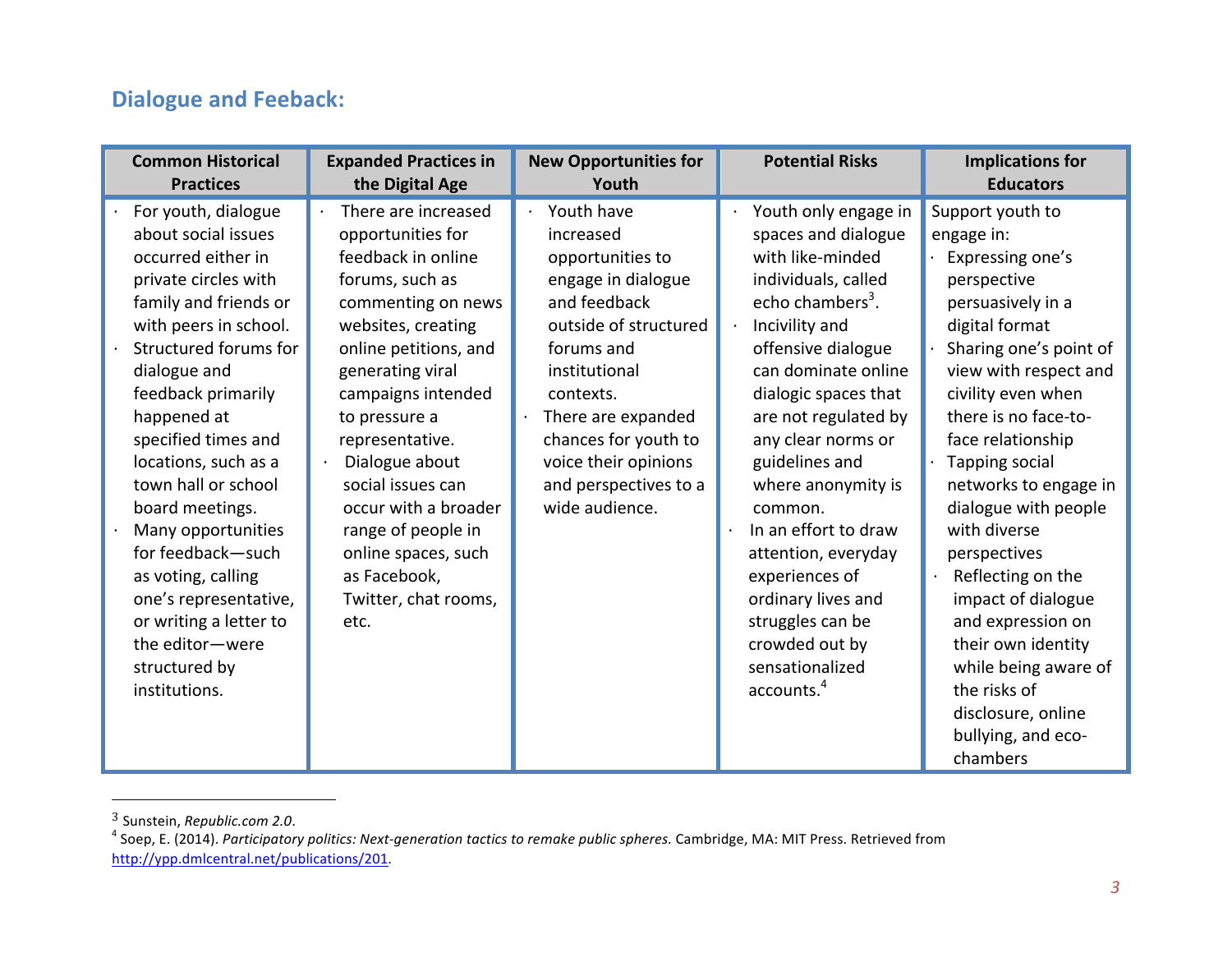## **Production:**

| <b>Common Historical</b>                                                                                                                                                                                                                                                                                                                                                            | <b>Expanded Practices in</b>                                                                                                         | <b>New Opportunities for</b>                                                                                                                                                                                                                                                        | <b>Potential Risks</b>                                                                                                                                                                                         | <b>Implications for</b>                                                                                                                                                                                                                                                               |
|-------------------------------------------------------------------------------------------------------------------------------------------------------------------------------------------------------------------------------------------------------------------------------------------------------------------------------------------------------------------------------------|--------------------------------------------------------------------------------------------------------------------------------------|-------------------------------------------------------------------------------------------------------------------------------------------------------------------------------------------------------------------------------------------------------------------------------------|----------------------------------------------------------------------------------------------------------------------------------------------------------------------------------------------------------------|---------------------------------------------------------------------------------------------------------------------------------------------------------------------------------------------------------------------------------------------------------------------------------------|
| <b>Practices</b>                                                                                                                                                                                                                                                                                                                                                                    | the Digital Age                                                                                                                      | Youth                                                                                                                                                                                                                                                                               |                                                                                                                                                                                                                | <b>Educators</b>                                                                                                                                                                                                                                                                      |
| The production of<br>ideas and media was<br>largely limited to<br>elites and<br>"professionals"<br>within organizations<br>and institutions.<br>Youth were primarily<br>consumers in relation<br>to production.<br><b>Exceptions included</b><br>small scale activities<br>possibly provided<br>through school,<br>youth organizations,<br>or volunteering with<br>an organization. | Accessible digital<br>tools enable youth<br>to engage in<br>production from<br>creating a video to<br>building their own<br>website. | There are new and<br>expanded<br>opportunities for<br>youth to contribute<br>to the flow of<br>information and to<br>shape the narrative<br>around civic and<br>political issues.<br>Youth have voice and<br>agency in spaces<br>where they can also<br>produce ideas and<br>media. | When working with<br>limited resources,<br>civic and political<br>production projects<br>can require an<br>intensive amount of<br>work over a long<br>period of time that is<br>increasingly<br>unsustainable. | Support youth to<br>engage in:<br>Use digital tools and<br>platforms for trans-<br>media production<br>Strategic use of the<br>appropriate tools<br>and the best use of<br>the tools<br>Determining how to<br>craft a persuasive<br>message that will<br>reach a targeted<br>audience |

<sup>5</sup> Soep, *Participatory politics: Next-generation tactics to remake public spheres*.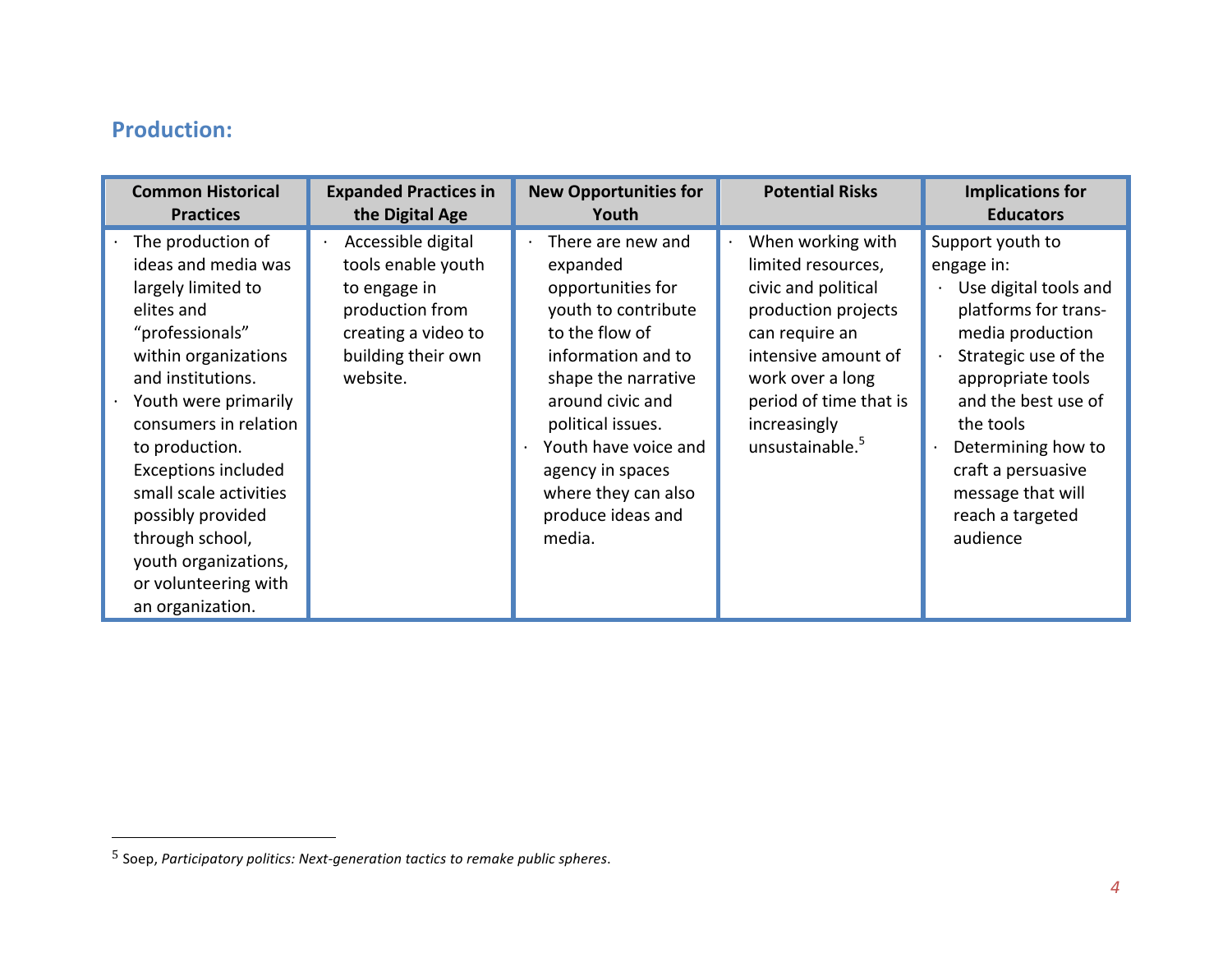| <b>Common Historical</b>                                                                                                                                                                                                                                                                  | <b>Expanded Practices in</b>                                                                                                                                                                                                                                                                     | <b>New Opportunities for</b>                                                                                                                                                                                                                                                                                                                                                                                      | <b>Potential Risks</b>                                                                                                                                                                                                                                                                                                                                                                                                                                                                                                                                                  | <b>Implications for</b>                                                                                                                                                                                                                                                                                                                                                                                                                                                         |
|-------------------------------------------------------------------------------------------------------------------------------------------------------------------------------------------------------------------------------------------------------------------------------------------|--------------------------------------------------------------------------------------------------------------------------------------------------------------------------------------------------------------------------------------------------------------------------------------------------|-------------------------------------------------------------------------------------------------------------------------------------------------------------------------------------------------------------------------------------------------------------------------------------------------------------------------------------------------------------------------------------------------------------------|-------------------------------------------------------------------------------------------------------------------------------------------------------------------------------------------------------------------------------------------------------------------------------------------------------------------------------------------------------------------------------------------------------------------------------------------------------------------------------------------------------------------------------------------------------------------------|---------------------------------------------------------------------------------------------------------------------------------------------------------------------------------------------------------------------------------------------------------------------------------------------------------------------------------------------------------------------------------------------------------------------------------------------------------------------------------|
| <b>Practices</b>                                                                                                                                                                                                                                                                          | the Digital Age                                                                                                                                                                                                                                                                                  | Youth                                                                                                                                                                                                                                                                                                                                                                                                             |                                                                                                                                                                                                                                                                                                                                                                                                                                                                                                                                                                         | <b>Educators</b>                                                                                                                                                                                                                                                                                                                                                                                                                                                                |
| The spread of<br>information<br>happened through<br>structured civic and<br>political organizations<br>via mass mailings,<br>flyers, posters, etc.<br>Organizations and<br>the media chose<br>"experts" and<br>"leaders" to speak on<br>a topic and talk about<br>its civic implications. | Information can be<br>spread through<br>participatory<br>channels such as<br>Twitter, Facebook,<br>and Wikipedia.<br>Social networks<br>$\bullet$<br>share and circulate<br>information to an<br>expanded audience<br>by "liking",<br>forwarding,<br>commenting, and<br>remixing<br>information. | Youth have<br>increased<br>opportunities for<br>voice, agency, and<br>creative expression<br>through sharing<br>information and<br>their points of view.<br>Youth help determine<br>what information and<br>views their peers are<br>exposed to.<br>Youth now have the<br>ability to reach an<br>expanded audience<br>outside of an<br>organizational<br>structure using digital<br>tools and online<br>networks. | The nuances of an<br>issue get lost when a<br>message is trimmed<br>and simplified to<br>circulate quickly and<br>broadly. <sup>6</sup><br>Exposure to new<br>information and<br>ideas is limited by<br>filter bubbles <sup>7</sup> and<br>one's social<br>networks.<br>The digital afterlife<br>of a message can<br>take on a different<br>shape or direction<br>than was initially<br>intended. <sup>8</sup><br>Surveillance is<br>increasingly possible<br>as increased personal<br>expression in online<br>spaces can easily be<br>tracked and traced. <sup>9</sup> | Support youth to<br>engage in:<br>The use of digital<br>tools and platforms<br>for multimedia<br>circulation<br>Tapping social<br>networks to circulate<br>information and<br>messages<br>Determining how to<br>go public and<br>cultivate an<br>expanding online<br>audience for the<br>spread of<br>information or one's<br>view points<br>Predicting possible<br>outcomes of civic and<br>political activity, the<br>footprint it may<br>leave, and the digital<br>afterlife |

#### **Circulation:**

<sup>6</sup> Soep, *Participatory politics: Next-generation tactics to remake public spheres*.

<sup>&</sup>lt;sup>7</sup> Pariser, *The filter bubble: How the new personalized web is changing what we read and how we think.* 

<sup>8</sup> Soep, Participatory politics: Next-generation tactics to remake public spheres.

<sup>&</sup>lt;sup>9</sup> Shresthova, S. (2013). Between storytelling and surveillance: American Muslim youth negotiate culture, politics and participation [YPP Working Paper]. Retrieved from http://ypp.dmlcentral.net/publications/161.